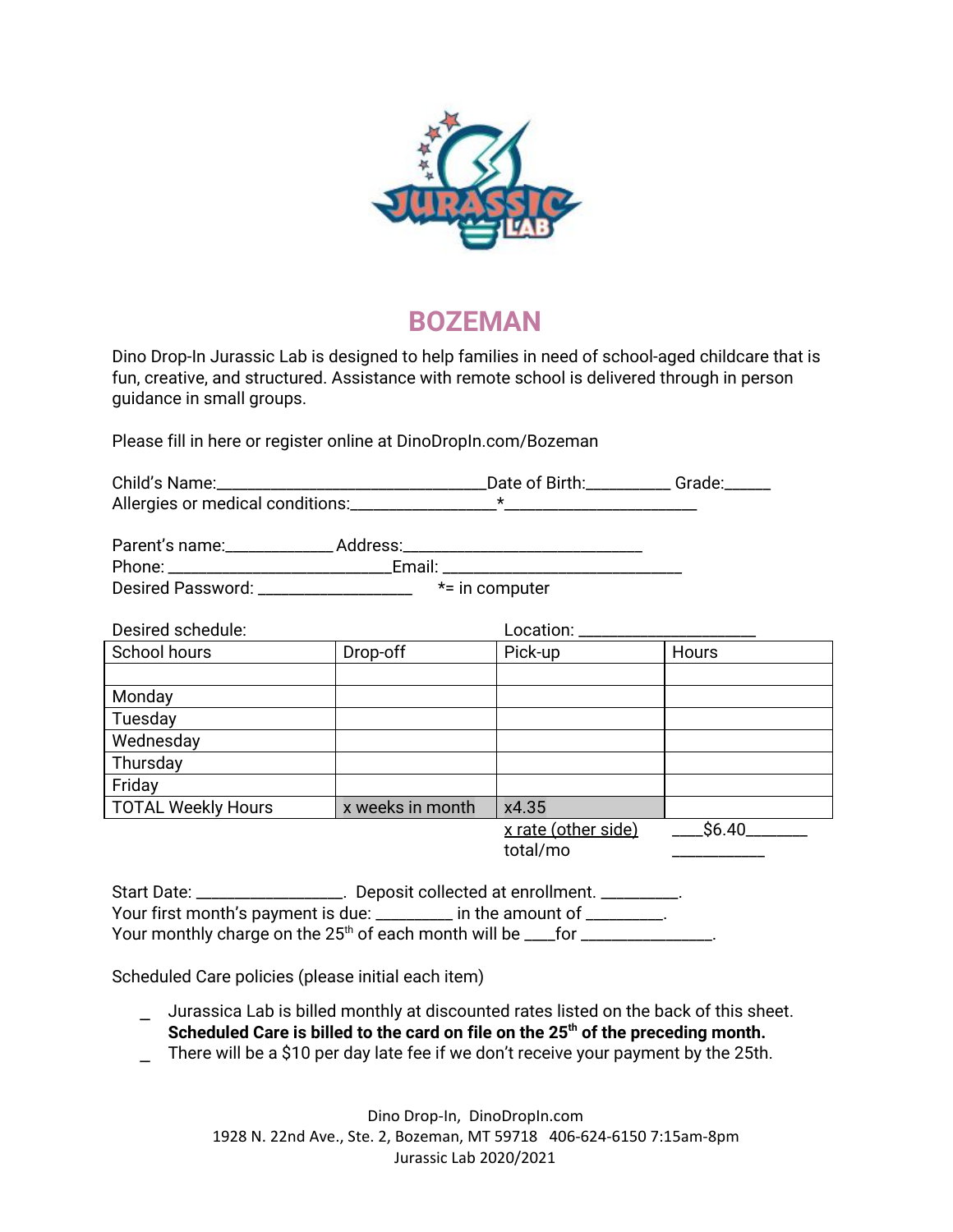

## **BOZEMAN**

- ⎯ **Cancellations must be received by the 10 th of the previous month. Cancellations received after the 10 th and before the 25 th will be charged for ½ of the monthly total. Cancellations after the 25 th will owe the full monthly total.**
- ⎯ **If you are attending on the school hybrid schedule and the school district returns to school, cancellations will be allowed to coincide with the return to full time in person school.**
- Absence: You will be charged for scheduled attendance regardless of actual attendance. No make-up days will be offered for missed days.
- Photos without names may be used in marketing materials.

| Days/week | <b>Monthly Cost</b><br>$(8:30-3:30)$ | Additional scheduled hours priced at: |
|-----------|--------------------------------------|---------------------------------------|
|           | \$390                                | \$6.40/hr                             |
| 3         | \$585                                | \$6.40/hr                             |
| 4         | \$785                                | \$6.40/hr                             |
| 5         | \$980                                | \$6.40/hr                             |

Tentative Daily Schedule: 8:30-8:45: group meeting 8:45-10: computer work 10-10:15: snack 10:15-12: computer work 12-12:45: lunch 12:45-3: outside, extracurricular activities (art, science experiments, PE, music) 3-3:30: packup, relax. free time, pickup

Supply List: backpack, lunch, laptop, headphones, worksheets, pencils, erasers, pencil case, outside clothing, water bottle, scissors ,colored pencils, ruler, notebook, folders, & info from teachers (login, what they are supposed to do,etc).

> Dino Drop-In, DinoDropIn.com 1928 N. 22nd Ave., Ste. 2, Bozeman, MT 59718 406-624-6150 7:15am-8pm Jurassic Lab 2020/2021